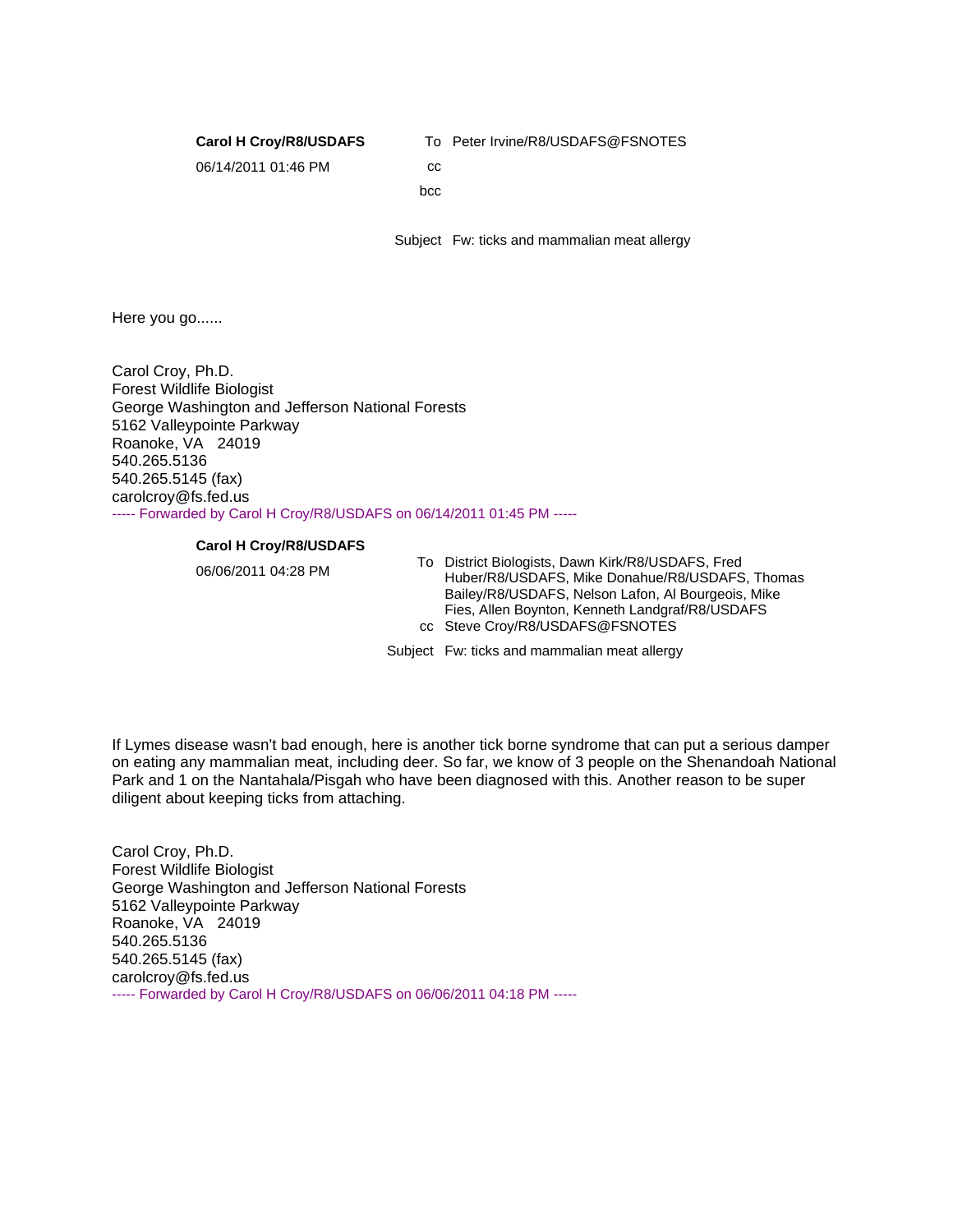## **Steve Croy/R8/USDAFS**

06/01/2011 03:41 PM To Carol H Croy/R8/USDAFS@FSNOTES cc

Subject Fw: ticks and mammalian meat allergy

I sent this to Woody, hopefully he'll forward to the Forest as safety message............

Steve Croy - Ecologist / Fire Planner / FAO George Washington & Jefferson NFs 5162 Valleypointe Parkway Roanoke, VA 24019 desk: 540-265-5153 cell: 540-230-2568 fax: 540-265-5109 or 540-265-5225 (dispatch) e-mail: scroy@fs.fed.us

----- Forwarded by Steve Croy/R8/USDAFS on 06/01/2011 03:40 PM -----

## **Steve Croy/R8/USDAFS**

06/01/2011 03:28 PM To Woody Lipps/R8/USDAFS@FSNOTES cc Steve Croy/R8/USDAFS@FSNOTES Subject ticks and mammalian meat allergy

Hey Woody - Some people may already know about this, but I learned about a potentially life-threatening allergic condition last week that we need to know about and have folks be aware of w/ field season upon us. This is another tick-bite illness/condition to add to the growing list of nasty tick induced ailments. It's an allergy that apparently results from tick (&/or chigger?) bites and sets-off a reaction leading to an allergy to eating mammal meat. Sounds strange, but very real and can result in some serious reactions including anaphylactic shock. Two folks who were at this small meeting have come down w/ this allergy in the past year. One is the fire ecologist at Shenandoah Nat'l Park and the other is the botanist for the Nat'l Forests in NC. SNP now has at least three folks who have developed this allergy as the result of tick bites in the Park. Research is being done at UVA and the following link is to their website:

http://allergytomeat.wordpress.com/frequently-asked-questions/ http://allergytomeat.wordpress.com/

Also, here's links to articles in the Washington Post and Roanoke Times:

http://www.washingtonpost.com/wp-dyn/content/article/2009/10/19/AR2009101902874.html http://www.roanoke.com/news/roanoke/wb/253939

If you search the web for anything like "tick mammalian meat allergy" you'll get many hits to articles, papers, & news. Most folks who have had severe reactions now carry epi-pens (epinephrine injectors) and need to be cautious about eating anything w/ mammal meat or even cooked w/ mammal meat like